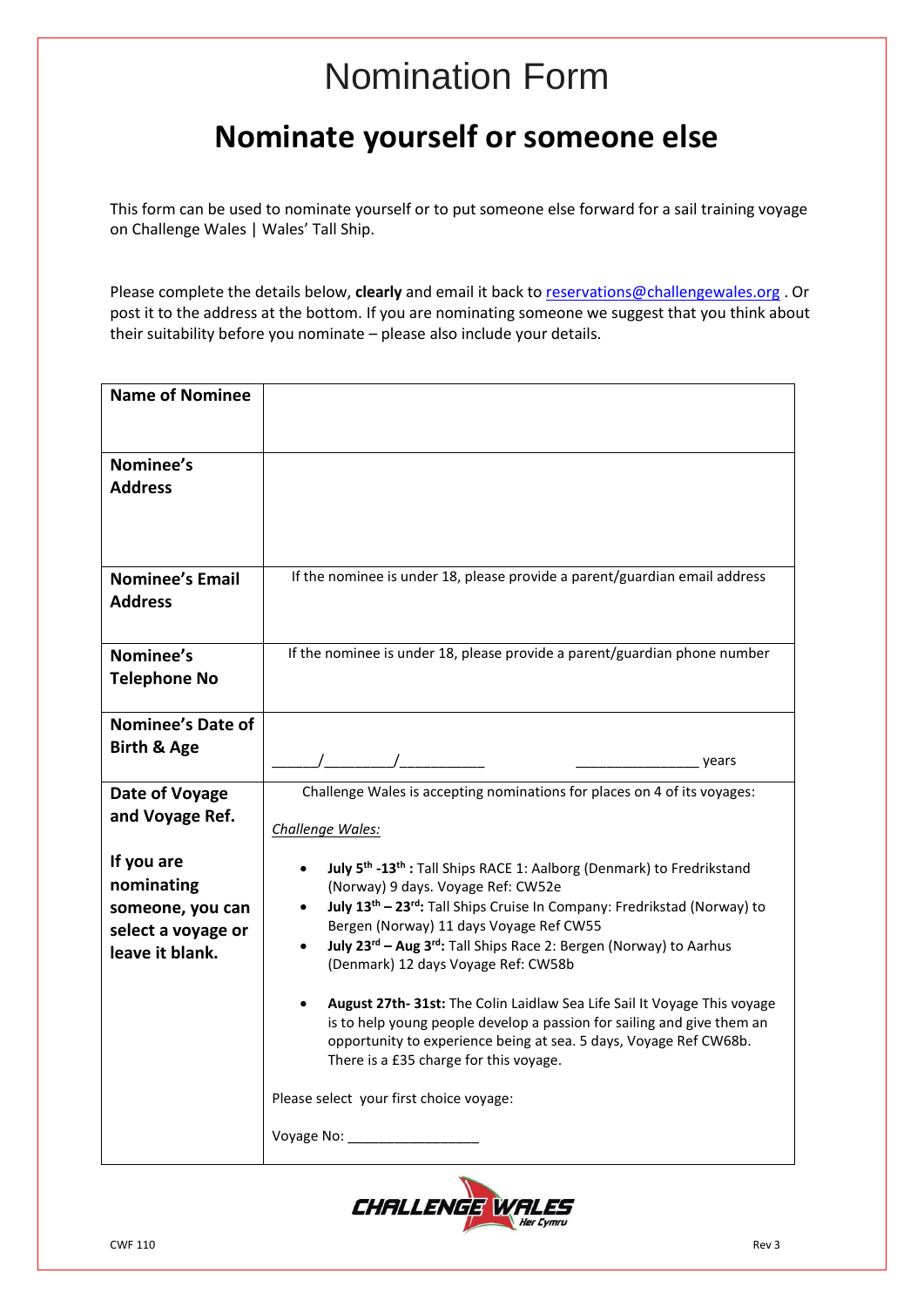|                                                                                            | From (start date) ________/______________ to (end Date) _________/_______/_______                                                                                                                                                                                    |  |  |  |  |
|--------------------------------------------------------------------------------------------|----------------------------------------------------------------------------------------------------------------------------------------------------------------------------------------------------------------------------------------------------------------------|--|--|--|--|
|                                                                                            | Please select your second choice voyage:                                                                                                                                                                                                                             |  |  |  |  |
|                                                                                            | Voyage No: ____________________                                                                                                                                                                                                                                      |  |  |  |  |
|                                                                                            |                                                                                                                                                                                                                                                                      |  |  |  |  |
|                                                                                            | From (start date) _______/________/ _______ to (end Date) ________/______/_______                                                                                                                                                                                    |  |  |  |  |
| Reason why the<br>nominee is being<br>nominated and is<br>deserving of a<br>place onboard. | Please provide details in no more than 500 words (Please continue on another<br>page if required).                                                                                                                                                                   |  |  |  |  |
| Hobbies/Interests                                                                          | Please list top 3 hobbies, interests or leisure activities the nominee takes part in                                                                                                                                                                                 |  |  |  |  |
| <b>Level of Education</b>                                                                  | Please circle/highlight the most relevant option(s):                                                                                                                                                                                                                 |  |  |  |  |
|                                                                                            | No education<br>Have GCSE's or equivalent<br>Have A-levels or equivalent<br>Home schooled<br>Completed school<br>Completed college<br>Completed University (Undergraduate)<br>Completed University (Post Graduate)<br>Completed University Higher Research (PhD etc) |  |  |  |  |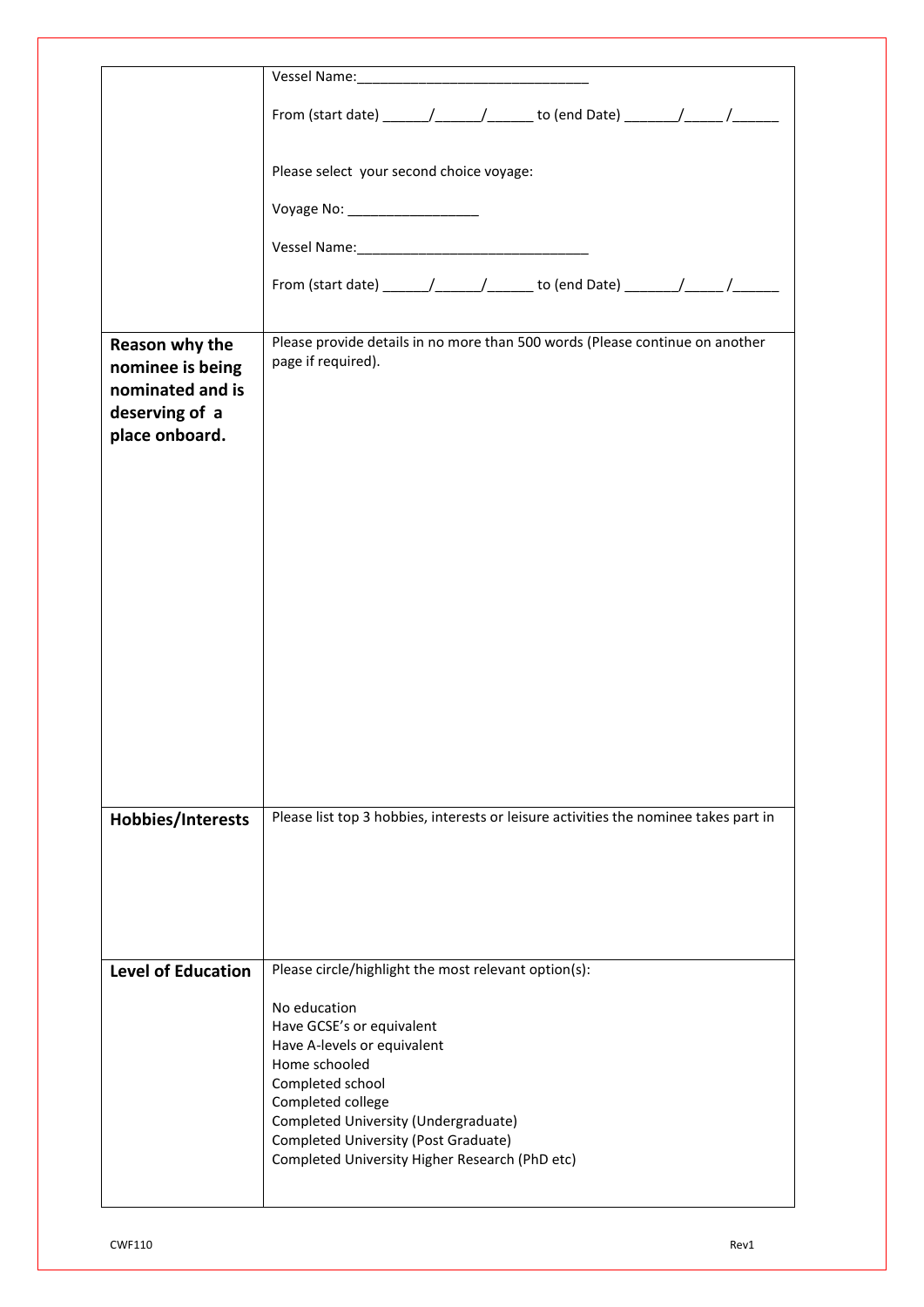| Has the nominee     | Yes   No (please circle)                                                   |  |  |
|---------------------|----------------------------------------------------------------------------|--|--|
|                     |                                                                            |  |  |
| had any             |                                                                            |  |  |
| experience of       | If Yes, please detail relevant experience including any Tall Ships Voyages |  |  |
| sailing?            |                                                                            |  |  |
|                     |                                                                            |  |  |
|                     |                                                                            |  |  |
| Please provide the  | Please do not give a relative name                                         |  |  |
| name and address    |                                                                            |  |  |
| of a person to      |                                                                            |  |  |
| provide a           |                                                                            |  |  |
| reference for you   |                                                                            |  |  |
| and support your    |                                                                            |  |  |
| nomination          |                                                                            |  |  |
|                     |                                                                            |  |  |
| If you are          |                                                                            |  |  |
| nominating          |                                                                            |  |  |
| someone please      |                                                                            |  |  |
| provide your        |                                                                            |  |  |
| details if they are |                                                                            |  |  |
| different from      |                                                                            |  |  |
| above.              |                                                                            |  |  |

#### *Terms and conditions of a Challenge Wales bursary/nomination:*

- Successful nominees will be allocated with a berth onboard Challenge Wales that a funder or individual has paid for. All successful nominees will agree to send a written report of their voyage to Challenge Wales within 4 weeks of their return from the voyage and be available for publicity. The nominee will also be required to complete an onboard feedback form prior to their departure from the vessel
- A refundable good will bond of £35 is required to secure a berth and will be returned after the voyage after a goodwill bond refund form has been completed. This will be returned by BACS.
- Should a successful nomination/bursary be unable to accept their place within 14 days of it being offered then the offer can be declined to enable Challenge Wales to re-distribute funding to other deserving people.
- Young people must be eligible to receive a bursary and some bursaries vary depending on age, circumstance and geographic region of residence
- Challenge Wales standard booking terms and conditions apply.
- The information collated in this form is purely used for the nomination process and is not used or transferred in any other way.
- For all overseas trips the nominee will require a valid passport.
- The panel's decision is final.

By signing I agree to these Terms and Conditions:

| Name:   | (Self / Parent or Guardian / Nominee– please circle) |  |
|---------|------------------------------------------------------|--|
|         |                                                      |  |
| Signed: | Date:                                                |  |

If you are nominating yourself and you are under 18, this must be signed by parent/guardian.